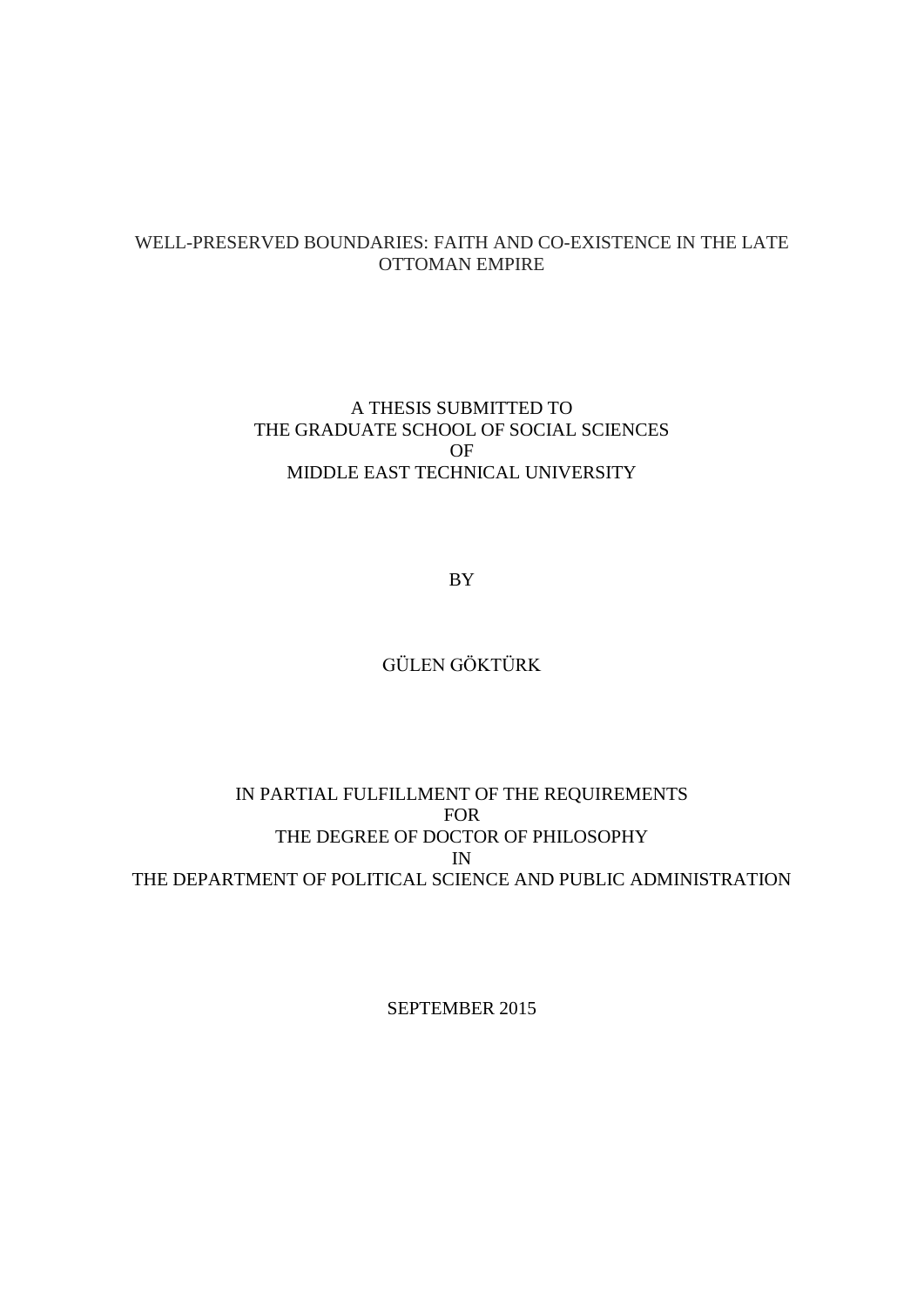## **TABLE OF CONTENTS**

|     | <b>CHAPTER</b>                                                  |  |
|-----|-----------------------------------------------------------------|--|
|     |                                                                 |  |
| 1.1 |                                                                 |  |
|     |                                                                 |  |
|     | 1.2.1                                                           |  |
|     | 1.2.2                                                           |  |
|     |                                                                 |  |
|     |                                                                 |  |
|     | 2. OTTOMAN TOLERANCE RECONSIDERED 38                            |  |
|     |                                                                 |  |
|     | Different mechanisms to attain justice in contemporary<br>2.1.1 |  |
|     |                                                                 |  |
|     | 2.1.2                                                           |  |
|     | 2.1.3                                                           |  |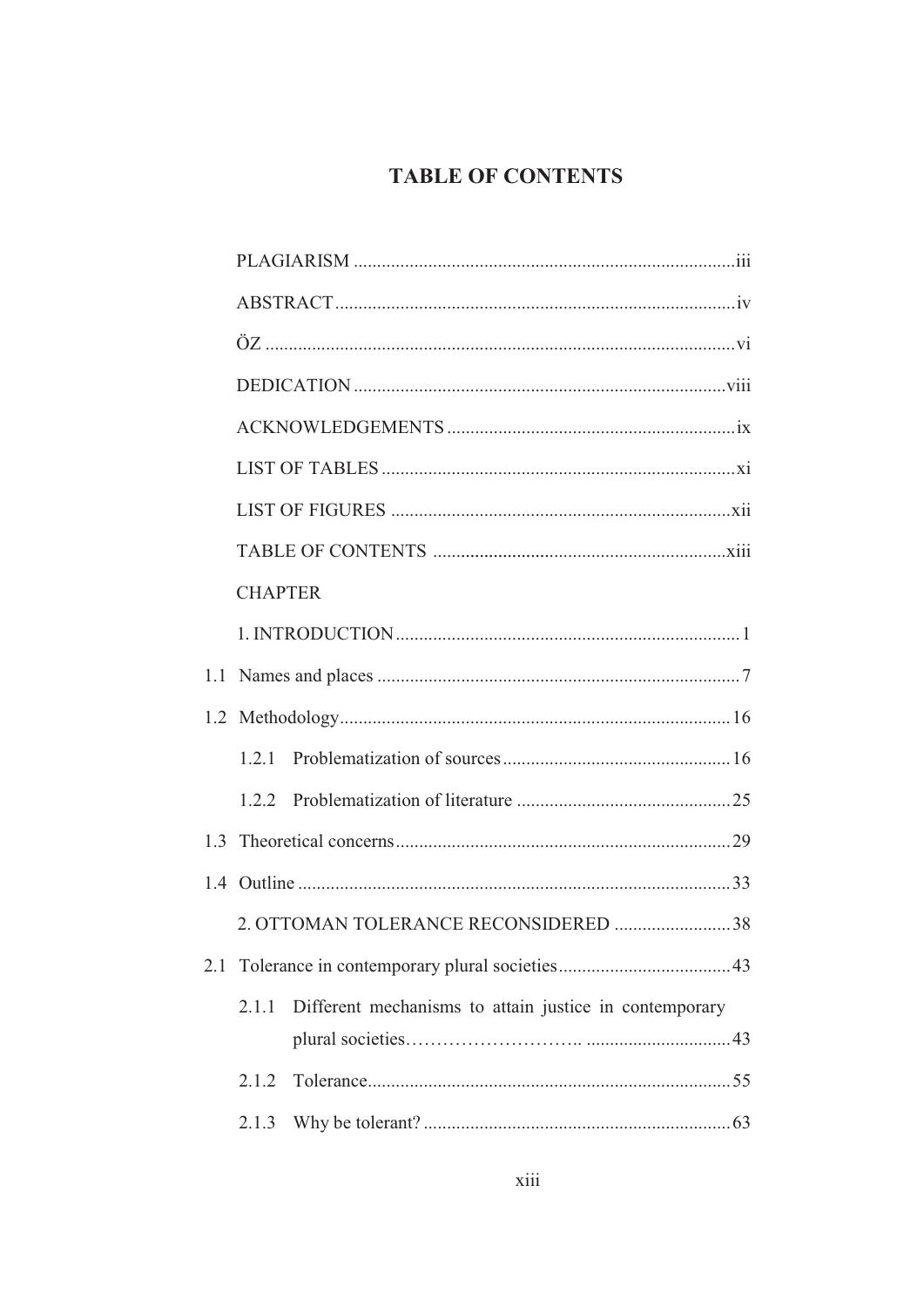|  |         | 3. MAINTAINING<br>BOUNDARIES: FAITH AND CO-                         |  |
|--|---------|---------------------------------------------------------------------|--|
|  |         |                                                                     |  |
|  | 3.1.1   | Disrupting illusion, normalizing Ottoman plurality90                |  |
|  |         | 3.1.2 Communal identity and determining the Other for border        |  |
|  | 3.1.3   |                                                                     |  |
|  | 3.1.3.1 |                                                                     |  |
|  | 3.1.3.2 |                                                                     |  |
|  |         |                                                                     |  |
|  |         |                                                                     |  |
|  |         |                                                                     |  |
|  |         | 4.2 Interrelated phenomena: Xenitia, education and nationalism  146 |  |
|  | 4.2.1   |                                                                     |  |
|  |         | 4.2.2 Community, schools and brotherhood organizations156           |  |
|  | 4.2.3   | Prominent Orthodox figures of Greater Cappadocia174                 |  |
|  |         |                                                                     |  |
|  |         | 4.4 Χαλάσανε τα πράγματα (things spoiled): years after Hürriyet 188 |  |
|  | 4.4.1   | Economic boycott and exile policies of the Young Turks .192         |  |
|  | 4.4.2   | General military conscription and the long war197                   |  |
|  | 4.4.3   | Turkish Greek War and the movement of Papa Efthim 201               |  |
|  |         |                                                                     |  |